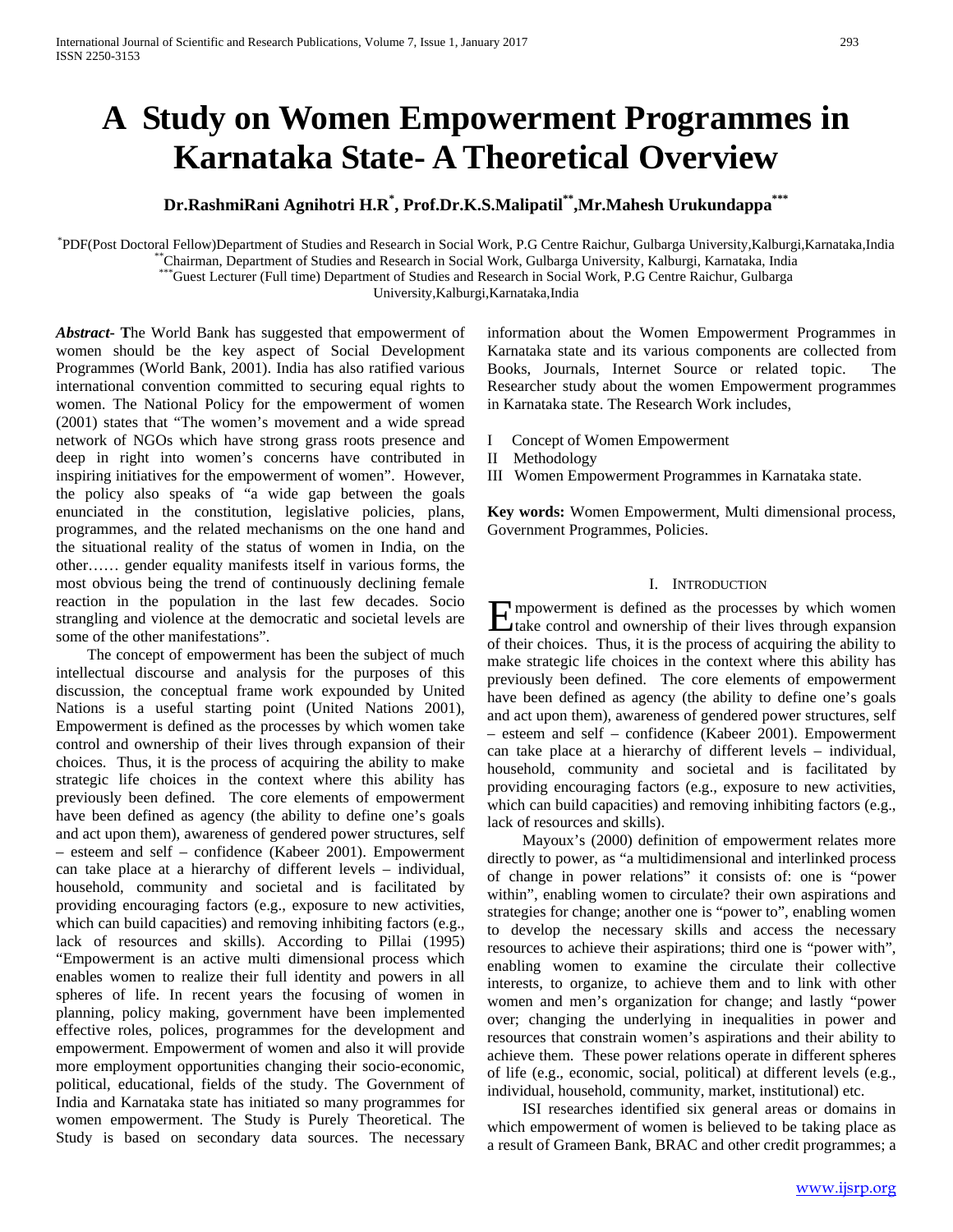sense of self and vision of future, mobility and visibility economic security, status and decision making power within the household, ability to interact effectively in the public sphere and participation in non – family groups. Thus, their concept of empowerment can be looked at in a behavioral sense as the ability to take effective action (Snow, 1990).

 Another set of indicators, which are more intrinsic, revolves around changing gender relations within the household. In the field studies undertaken for the IFAD gender mainstreaming review, women who generated increased income through self – help schemes reported that they had gained greater respect within the household, often with perceptible attitudinal change. Men have been reported to offer little resistance towards the enhanced economic activity of women because such activities were seen as contributing to household well – being. Men and older children have also been reported to be helping with household duties and with the income – generating activity. In Bangladesh, women and older children have also been reported to be helping with household duties and with the income – generating activity. In Bangladesh, women showed a good deal of empowerment in their capacity to articulate their needs and in – their receptivity to new ideas. More impressive was the emergence of women's groups as a dynamic, articulate constituency (Krishna raj and Kay 2002). These first – hand observations and in – depth interviews appear to validate the findings of other studies (Cheston and Kuhin 2002).

#### **Concept of Women Empowerment**

 The concept of empowerment has been the subject of much intellectual discourse and analysis for the purpose of this discussion, the conceptual frame work expounded by United Nations is a useful starting point (United Nations 2001). Empowerment is defined as the processes by which women take control and ownership of their lives through expansion of their choices. Thus, it is the process of acquiring the ability to make, strategic life choice in a context which this ability has previously **Women Empowerment Contents**

been denied. The core elements of empowerment have been defined as agency, (the ability to define one's goals and act upon them) awareness of gendered power structures, self esteem and self-confident (Kabeer 2001). Empowerment can take place at a hierarchy of different levels – individual, household community and societal and is facilitated by providing encouraging factors (e.g. exposure to new activities, which can blind capacities) and removing inhibition factors (e.g. Lack of resources and skills).

 Empowerment is a word with so much meaning handed into it. It means recognizing women's contributions and their knowledge. It means enhancing their self respect and self dignity. It means women controlling their resources; it means women becoming economically independent.It means being able to forget their tears, anxiety, their feelings of inadequacy, inferiority etc.

#### **Definitions of Women Empowerment**

 According to Moser (1989) empowerment is the capacity of women to increase their self – reliance and internal strength. This is identified as the right to determine choices in life and to influence in direction of change through the ability to gain control over material and non – material resources. In the words of clothes but CK and Stuart (1992) we need not "empowerment women but "power man".

 According to Pillai (1995) "Empowerment is an active multi dimensional process which enables women to realize their full identity and powers in all spheres of life.

 Hoshemi (1996) developed five indictors to measure women's empowerment: mobility, economic security, ability to make larger purchases, realize freedom from domination within the family and political and legal awareness and involvement in political campaigning and protests with this in mind. An attempt is made in the following situation to measure empowerment of women respondents.



- 1. **Social Empowerment of Women:** Education, health, nutrition, drinking water and sanitation, housing and shelter, environment, science and technology, women in different circumstances, violence against women, rights of the girl child, man media.
- 2. **Economic Empowerment:** Poverty eradication, micro credits, women and economic globalization, women and agriculture, women and industry, support services.
- 3. **Political Empowerment:** Decision making, leadership, administration capacity building, international cooperative, Panchyat Raj institutions, action plans, legislations, judicial legal system.

#### **Methodology**

 The study is based on the secondary data sources. The necessary information about the women Empowerment programmes in Karnataka and its various components are collected from various books, journals, internet source of related topics.

#### **Women Empowerment Programmes in Karnataka state.**

 The Researcher has studied the Women Empowerment Programmes in Karnataka State in Detail. The Researcher reviewed The Women Empowerment Programmes conducted by Women and Child Development. Women and Child Development initiated so many Programmes for Women Empowerment. The Programmes described by the Researcher. The strategy adopted for the programmes in the areas of women development involves empowerment of women through education and awareness generation and greater emphasis on vocational training and employment so as to enable them to enter the mainstream of economic development as equal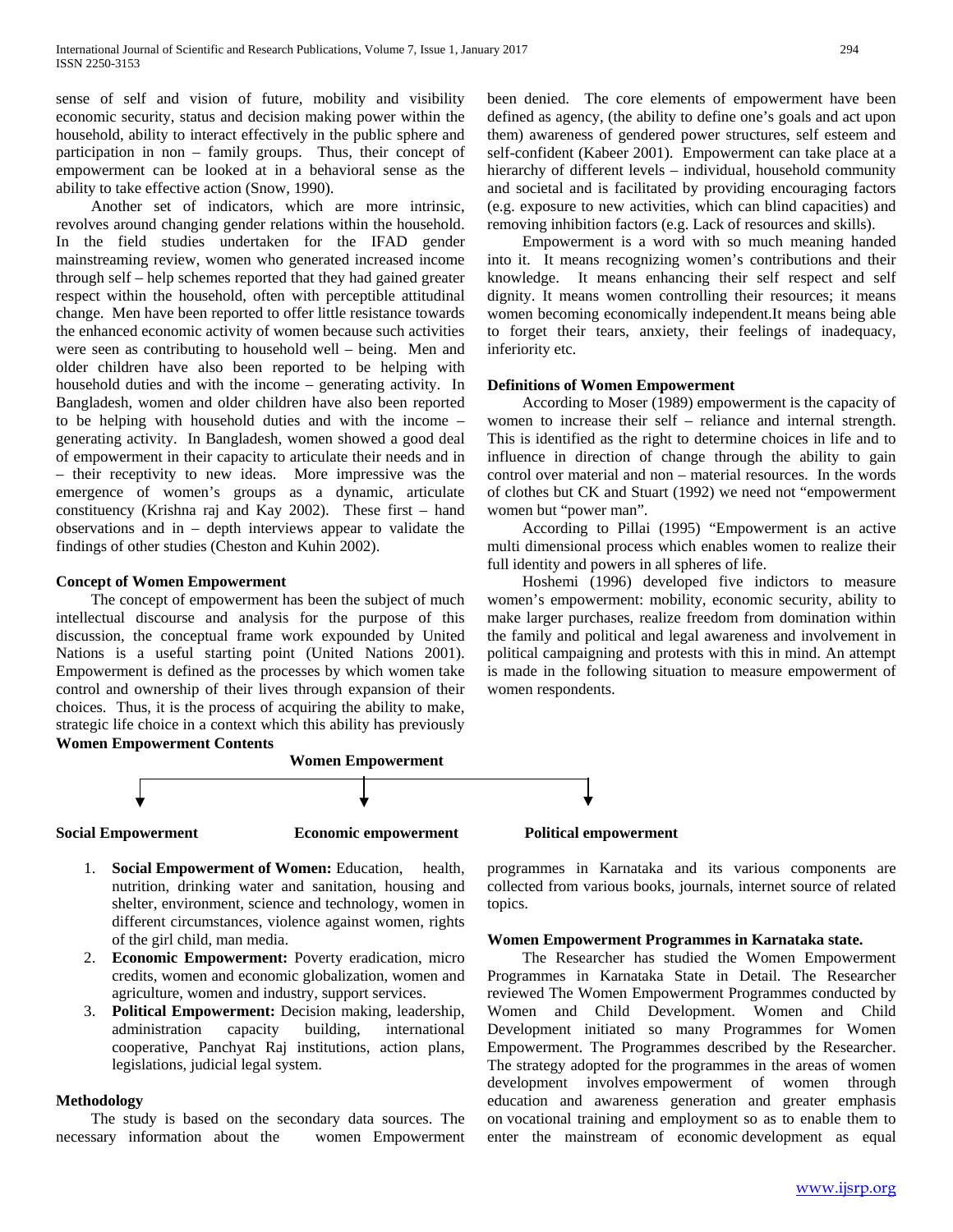partners. The department implements programmes in the areas of employment, training for women, awareness generation and gender sensitization. The emphasis is on helping women to become self sufficient and economically independent with the help of training and income generating activities so as to enhance their earning capacity and to bring up their status in life.

 The department aims at the economic development and integration of women into the main stream of society and also as individuals with a right to human dignity. Besides expanding the on-going programmes, the department has evolved some innovative schemes such as "Stree Shakthi" for empowerment of women and "Santhwana" for providing assistance to victims of various atrocities in the society.

#### **1. Stree Shakthi**

 The scheme was launched during 2000-01 with an objective to empower rural women and make them self reliant by inculcating the habit of savings and proper utilization of financial resources.Anganwadi workers and supervisors are instrumental in organizing rural women in self help groups. About 15 to 20 women who belong to below poverty line families, landless agricultural labourers, SC/ST join together to form one self help group.

#### Objectives :

 1. To strengthen the process of economic development of rural women and create a conducive environment for social change.

 2. To form one lakh Self Help Women Groups based on thrift and credit principles which builds self reliance and enable women to have greater access to control over resources.

 3. To create self confidence in rural women by involving them in income generating activities thereby contributing to poverty alleviation.

 4. To provide opportunities to the members of the groups to avail the benefits of other departmental schemes by converging the services of various departments and lending institutions to ensure women's access to credit financing.

## **SAVINGS AND INTER LOANING:**

 The self help groups conduct regular weekly meetings and save minimum of Rs. 10/-.So far these women self help groups have saved an amount of Rs. 444.91 crores and have lent Rs. 1251.98 crores internally to the members. This enthusiastic savings activity has weaned them away from the clutches of money lenders and take up income generating activities.

#### **REVOLVING FUND:**

 To help SHGs to take up income generating activities, the department has contributed an amount of Rs.-5,000/- as revolving fund to add to the corpus of each group which is used for taking up income generating activities. So far 1, 13,478 SHGs have been given this revolving fund

#### **KIT MATERIALS:**

 Each group is given kit materials worth of Rs.600/ consisting of registers and a zinc trunk for keeping the registers and other documents of the group.

 **TRAINING:** Training to members of women SHGs constitutes an important component in Stree Shakthi Programme. The first phase of training for 11 lakh members was taken up to orient SHG members about the Stree Shakthi Programme. In the second phase training in gender issues, leadership qualities, communication skills were taken up. In the third phase training in book keeping, credit management and social issues were taken up..Training in Fashion Designing was given to 30 members from Stree Shakthi groups through National Institute of Fashion Technology.

#### **CREDIT LINKAGES TO SHGs:**

 As at the end of March 99,969 groups were eligible for credit linkage with banks and also to take up income generating activities. So far 90,182 groups have been credit linked and given financial assistance to the extent of Rs. 496.13 crores.

#### **INCOME GENERATING ACTIVITIES**:

 SHGs have taken up various IGA programmes available in other Government Departments namely, Animal Husbandry, Nirmithi Kendras etc., A few of these groups have been given training and technical support under Giriraja Scheme of Animal Husbandry Department. The department has also assisted the SHGs to procure Giriraja birds.. The different activities taken up are as follows;

- 1. Dairying
- 2. Production and sale of readymade garments
- 3. Blanket marketing
- 4. Marketing of seeds and manure
- 5. Production and sale of
- a. Papad making
- b. Sambar Powder
- c. Agarbathi etc.
- 6. Production and sale of composite manure
- 7. Production and sale of soap and detergen

#### **2. NEW SWARNIMA PROGRAMME**:

 SHGs who belong to backward classes are given financial assistance from Backward Class and Minorities Development Corporation for taking up income generating activities.

## **CONSTRUCTION OF MARKETING COMPLEX**

 To encourage SHGs to take up more income generating activities and provide marketing facilities for their products, the department initially was given sanction for the construction of marketing complex at the district level

#### **EXHIBITION AND MARKETING MELAS:**

 Exhibition and marketing melas are a big attraction for public in the districts and boon for SHGs for marketing of their products locally. Rs.75, 000/- was released to each district for conducting exhibitions and marketing melas at District and Taluk Level.

#### **BLOCK SOCIETY FEDERATION**:

 In order to strengthen the functioning of SHGs and federate them at taluk level federations have been formed in all taluks and registered. An amount of Rs.30,000/- for each and a total of Rs.54.60 lakhs was released for the strengthening of these societies.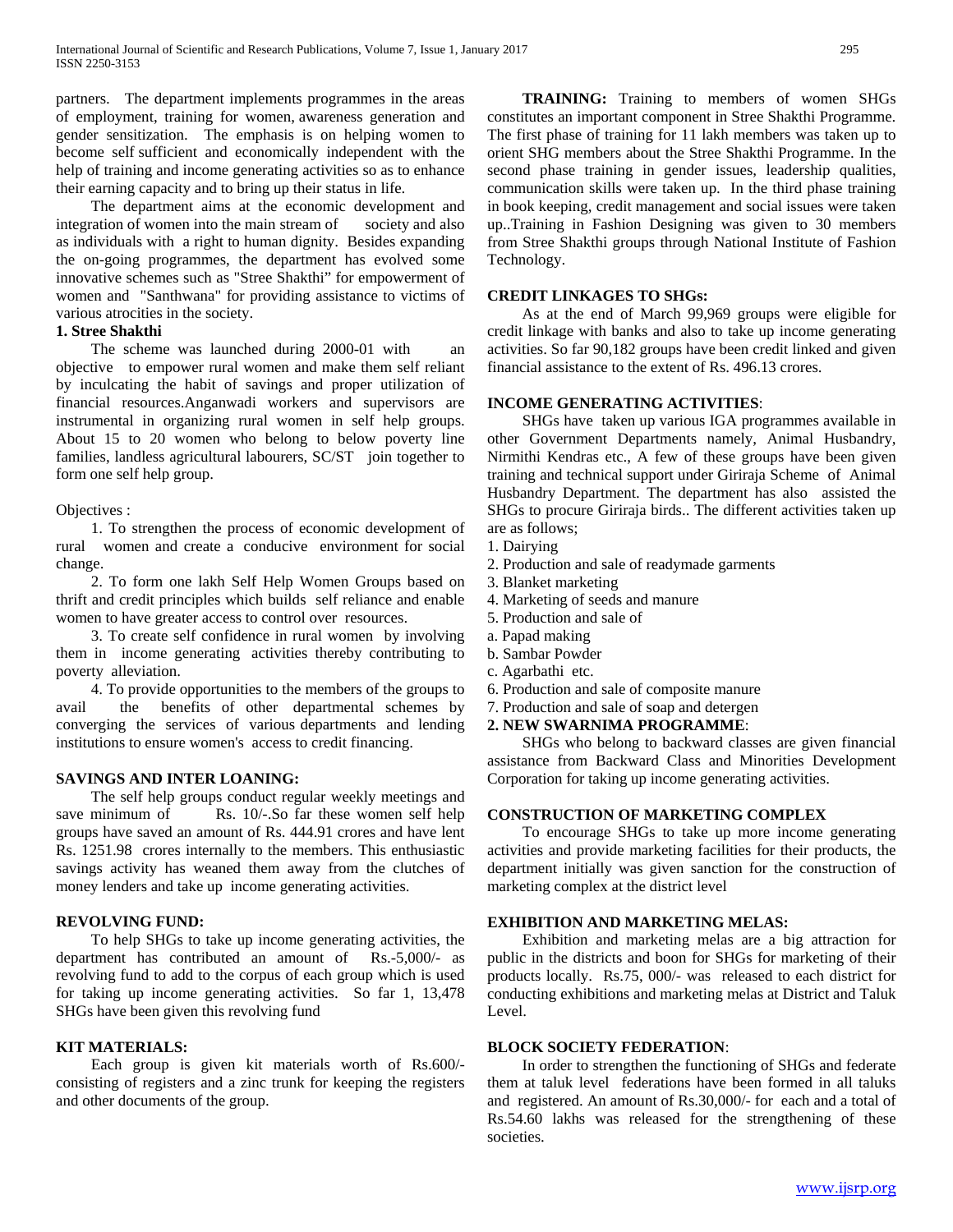## **3. Santhwana**

 Women who are victims of various atrocities such as dowry, rape, sexual harassment, domestic violence etc are subjected to physical and mental torture besides having to face social & financial problems. With a view to console these women and rehabilitate them, the scheme of "Santhwana" was launched during the year 2001-02.

 Objective:The scheme not only aims at providing legal assistance, financial relief, temporary shelter, protection to victims of atrocities, but also helps them to be self reliant by providing training in order to empower these women to lead a life like other women in the society.

 Scheme outline: The Santhwana centres are run through Non Governmental organizations; preference is given to NGOs who are running short stay homes, Family Counseling Centres & to those who are actively working in the field of women welfare.Santhwana scheme is implemented in all the 27 district head quarters and also in 23 taluk head quarters. A total of 51 santhwana centres are functioning in the state.

 Services provided: Facilities and services will be provided for women who seek assistance/help depending on the gravity of the case. The assistance provided to these women range from immediate relief to rehabilitation to enable them to lead a confident & self reliant life.

The services are as follows.

 1) Each centre will have a women's help line with toll free telephone no 1091. The Help Line receives complaints from distressed & victimized women from 6 am to 12 midnight. This toll free call can be made from any Public Call Office.

 2) Arrangements are made in short stay homes for women who are in need of shelter. In places where there are no short stay homes, such women are housed in Reception centres or State Homes.

 3) Counseling services if needed are provided, by trained counselors. If legal assistance is necessary the same will be provided through Legal Services authority or through the legal aid committee functioning under the chairmanship of a District magistrate.

 4) Women who are interested in pursuing their education, are provided accommodation in the working women hostels run by NGOs with financial assistance from the department.

 5) (a) After registering their complaints with the santhwana centres if the victimized women are in need of financial assistance, the relief ranging from Rs 2000/- to Rs 10,000/- as decided by the District Committee will be provided. Women who have sought shelter in the short stay home/working women hostel are not eligible for this financial assistance.

 (b) If the victim dies, an amount ranging from Rs 5000 to Rs 10,000/ is kept as fixed deposit in a nationalized bank in the name of her child for her /his education and rehabilitation until the child becomes an adult. This amount is kept in the joint name of the child and Deputy Director, Women & Child Development Department of the Concerned District.

 Training in income generation activities : Karnataka State Women's Development Corporation provides financial assistance to women recommended by the santhwana centres to undergo any skill development training of their preference / interest . Arrangements will be made for their stay in a working women's hostel during the training period and the cost of their stay and food during this period is met by Women's Development Corporation. Training programmes are selected based on the educational qualifications & the area of their interest. District level committee

## 4. **FINANCIAL ASSISTANCE TO RUN HOSTELS FOR GIRLS FROM RURAL AREAS** :

Objective : To enable girls from rural areas to avail facilities for higher education.

Eligibility : Admissions to the hostels are available for students residing in rural areas, whose family income is less than Rs. 10,000 p.a. and studying from 6th Std. Onwards in the institutions run by Government or NGOs recognized by Govt. of Karnataka.

Maintenance grant of Rs.500/p.m. per boarder and expenses towards Salary of staff, rent, contingencies etc. are met as prescribed by government from time to time.

## 5. **SCHEME OF FINANCIAL ASSISTANCE FOR REMARRIAGE OF DESTITUTE WIDOWS AND MARRIAGE OF DEVADASIS**

 a) Financial Assistance of Rs. 10,000/- is being given for the remarriage of destitute widows. The destitute widow should be in the age group of 18 and 35 years and she must be a domicile of Karnataka for more than 5 years. The annual income should be as per the Integrated Rural Development Programme norms. Initially an amount of Rs. 5,000/- is given to the couple to meet the expenses of the marriage and the balance amount of Rs.5000/- is kept in the form of National Savings Certificate in the name of the woman.

 b) Financial Assistance of Rs.10, 000 will be given to a couple where the bride is a devadasi. The devadasi woman should be in the age group of 18 to 35 years and must be a domicile in Karnataka for more than 2 years. The suitor should be above 21 years of age at the time of submitting the application. He should have a permanent source of income of not less than Rs.500/- per month. The state government has enhanced the financial assistance for general category to Rs 20,000/- and to Rs 25,000/- for Scheduled caste and Scheduled Tribes.

## 6. **CELL FOR THE ERADICATION OF SOCIAL EVILS**

 A Special Cell is created in the directorate of Women and Child Development to handle issues related to eradication of various social evils such as dowry system, child marriages, devadasi system, drug addiction and atrocities on women. The functions of the cell are:

- to create public awareness so as to highlight the harmful effects of these evil systems
- to launch anti-dowry campaigns through education and publicity with the involvement of voluntary organizations.
- to take action on the representations received from the victims of dowry disputes and other atrocities on women in the State.
- to bring amendments to the Acts and Rules pertaining to women.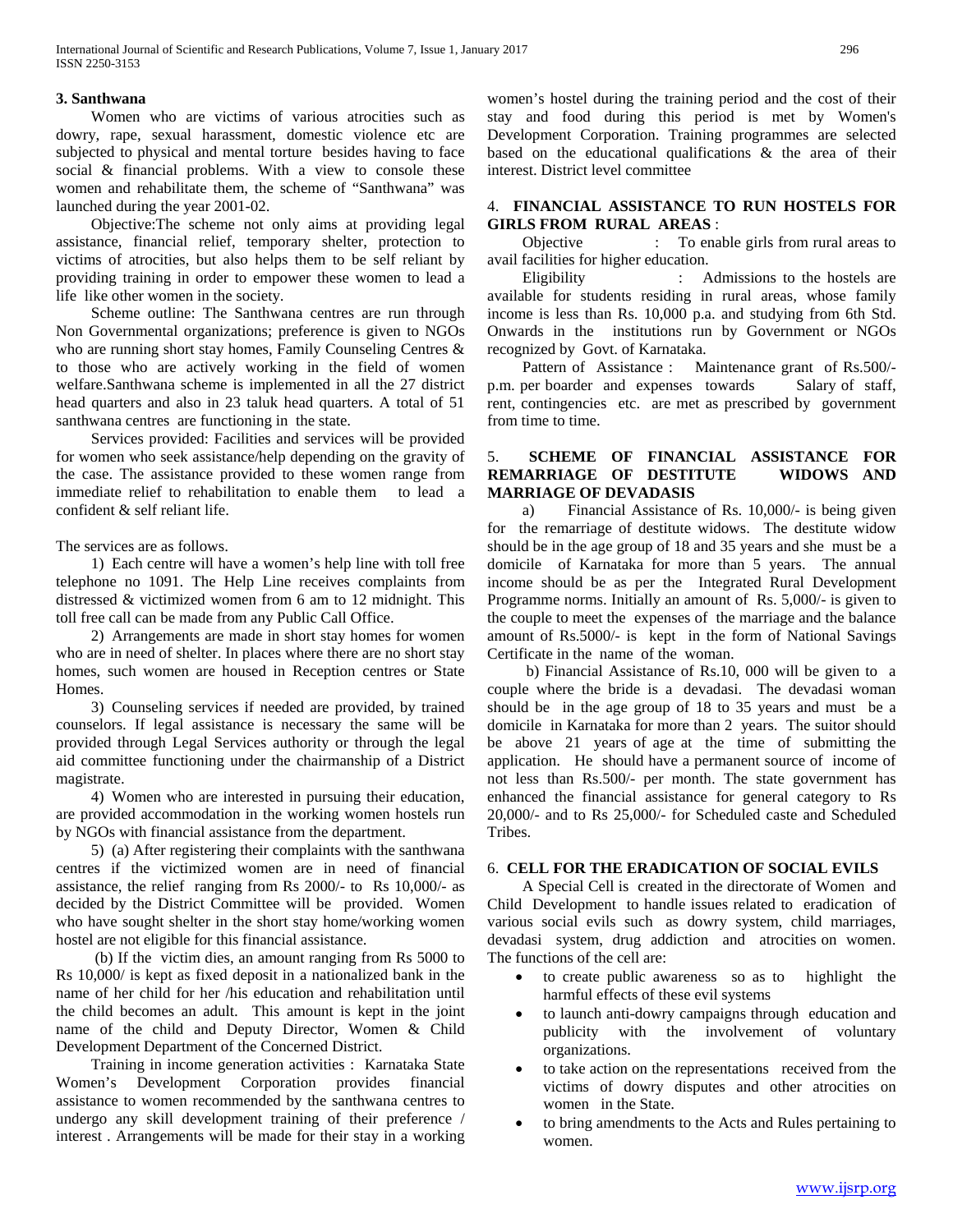The implementation of the following Acts are monitored by the Special Cell

- The Karnataka Devadasis (Prohibition of Dedication) Act, 1982 and Rules, 1987
- The Dowry Prohibition Act, 1961 with amendments of 1984 and 1986 and Rules 2004.
- Child Marriage Restraint Act, 1929.
- Karnataka Marriage Act 1976.

• Indecent Representation of Women Act 1986 The Government of India schemes implemented by special cell are

> Scheme for Prevention of Alcoholism and substance (Drugs) Abuse

## **Swadhar**

Publicity campaigns are held in the districts to create awareness among public on the amended Dowry Prohibition Act, Devadasi (Prohibition of Dedication) Act, Child Marriage Restraint Act and other social evils like child marriages, sexual harassment of women in work places. Workshops and Seminars are also conducted to create awareness about the benefits available under various schemes of the Department.

## 7. **KARNATAKA MAHILA ABHIVRUDHI YOJANE**

 Karnataka is the first state in the country to introduce a scheme of inter sectoral allocations for women. The scheme is to earmark one third of resources for women in individual beneficiary oriented schemes and labour intensive schemes of various departments of government. The department launched Karnataka Mahila Abhivrudhi Yojane (KMAY) during 1995-96 to ensure gender equality and to integrate women in the mainstream of development. It was a land mark government order as it was for the first time that a conscious and positive attempt was made by Government to address gender issues

## 8**. KITTUR RANI CHANNAMMA AWARD**

 The State Government has instituted the Kittur Rani Channamma award as a state recognition of voluntary efforts rendered by individuals and institutions working

i) in the field of development of women welfare.

ii) protecting women/preventing women from becoming victims of crimes and other social evils in society.

 These State Awards in the name of "Kittur Rani Channamma" are presented on the occasion of International Women's Day. The awards are given to a voluntary organization and an individual working in the field of women welfare for the past 5 years. Awards are also given to women who have excelled in the field of Art, Education, Literature and Sports. A citation and a cash award of Rs.25,000/- is given to each voluntary organization and a citation and a cash award of Rs.10,000/- each is given to individuals.

## 9. **FINANCIAL ASSISTANCE TO WOMEN LAW GRADUATES**:

 Financial assistance is given to women law graduates to undergo on the job training to practice law in the court. Women law graduates whose family income does not exceed Rs. 40,000/- per annum are eligible to avail the assistance. An amount of Rs.1000/- p.m. is given for a period of 4 years. In

addition to this, Rs. 500/- is given for purchase of essential books pertaining to law and Rs.460/- is given to register their names in bar council.

## 10. **SCHEME OF ASSISTANCE TO WOMEN FOR TAKING UP JOB ORIENTED COURSES:**

 In order to raise the status of women from the lower strata of the society and to equip them with necessary skills so that they become economically independent, women and girls from lower income groups are assisted to take up diploma courses in any ITI/Polytechnic course, any short term skill imparting courses, and secretarial practice. Financial assistance in the form of fees, scholarships and hostel charges are provided.

## **Government of India Schemes**

 1. Scheme of Assistance for the Construction/Expansion of Hostel Building for Working Women

2. Short Stay Homes for Women and Girls

 3. Scheme for Prevention of Alcoholism And Substance (Drugs) Abuse

4. SWADHAR - A Scheme for Women in Difficult **Circumstances** 

5. SWAYAMSIDHA

## II. ANALYSIS AND FINDINGS

 Women Empowerment is multidimensional Process. Women empowerment is a one of the important prospectus of empowering of women in SHGs by providing training, organization the community, facilities to the networking of SHGs and some of important promoting Govt. programmes for promoting women empowering by building up social work capacity through all their procedures and methods implementing of women empowerment by social work and social aspects. The study is based on the secondary data sources. The necessary information about the women Empowerment programmes in Karnataka and its various components are collected from various books, journals, internet source of related topics. The Govt. of India as well as Karnataka State Government has initiated a number of projects and programmes for socio – economic empowerment of women. Thus most of the studies on women related policies and development programmes have confined to the general nature of the programmes and future that made it success or failure. here Natural policy for empowerment of women (2001) is successful policy in India's The study attempted on the impact me generating programmes on rural women through one of the aims of the programmes is to uplift rural women through the implantation of the programme. The Researcher has focused the Women Empowerment Programmes in Karnataka state in Detailed. Main Findings have finalised by the Researcher.

- 1. The personal background of Women and other variables have something to do with the aspect of empowerment.
- 2. Women in rural area are so innocents and they are leading simple life. They do not know the meaning of women empowerment in particular way. So Rural women are to know the empowerment programmes in Karnataka State.